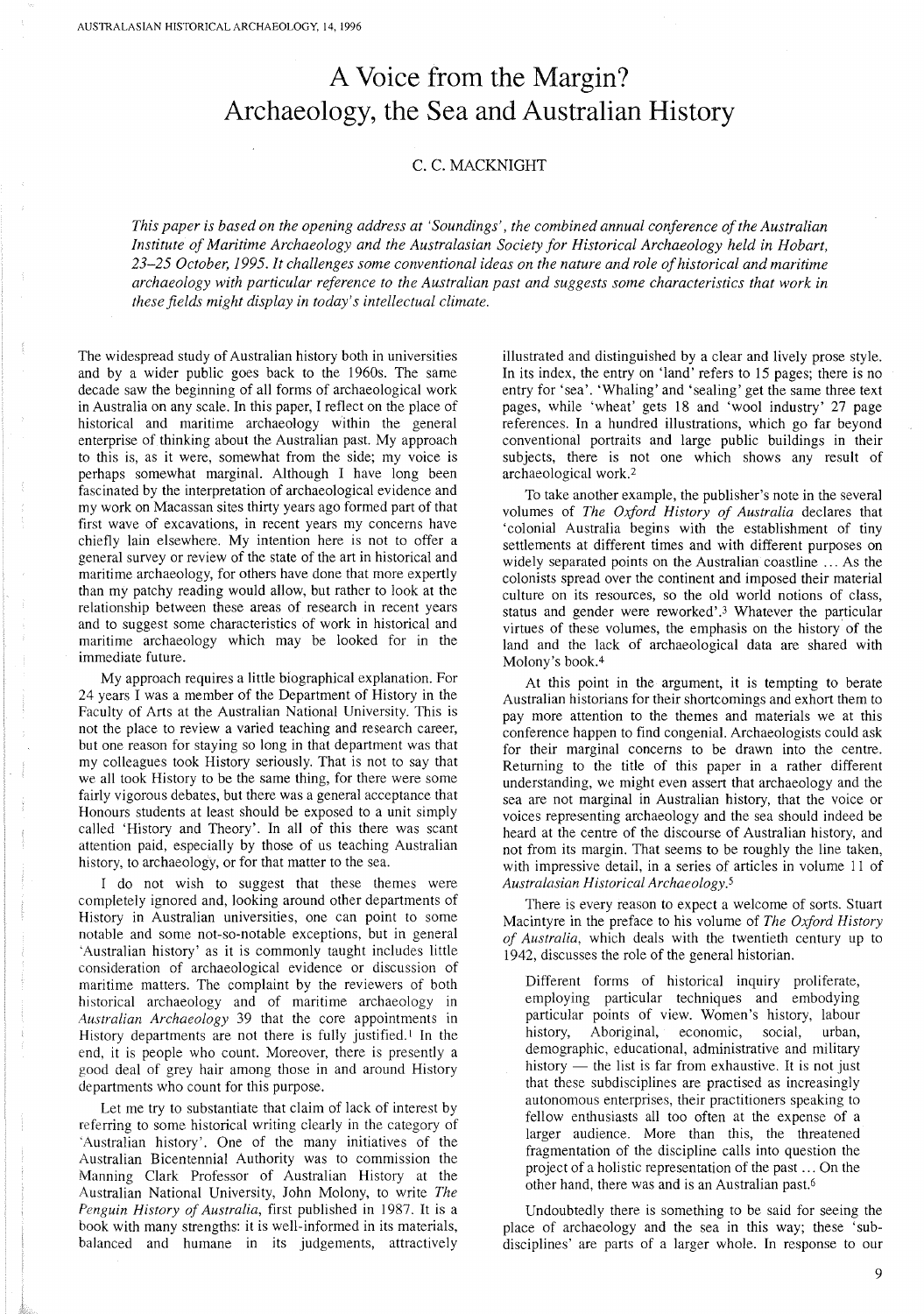protestations of significance, we might be allowed to add our particular interests to the many mansions of Australian history, but certainly not on prime locations.

Let us return, however, to the question mark in the title of this paper. Is there an alternative to accepting our place somewhere around the margin of Australian history, even if we could have our voice heard on suitable occasions?

Before we can get far with that question, however, a major problem arises in our path. The very notions of centre and periphery, of middle and margin, of whole and part, may only be metaphors, but they imply some kind of differential valuation for various bodies of knowledge; they suggest some sort of canon, a hierarchy of significance based on some agreed criteria. The fact of the matter in modem Australia is that there is no agreement on criteria; there is no canon of common knowledge; no core of concern. Previous relationships of domination and subordination  $-$  it is hard to escape from the metaphors — are attacked or scorned.

This is not just a matter of the proper content or approach in Australian history, but whether Australian history, or even history, is a useful category. One reason for taking some time above with the long quotation from Stuart Macintyre was to make clear that the uncertainty goes far deeper than the issue of specialisation which he raises; this problem cuts to the heart of the matter, to our purpose in study and research. We come across this pervasive sense of 'de-centredness' in many ways. It is no longer possible in teaching or public discourse to assume the most basic competency in the European cultural tradition, or any agreement on the place of that tradition in Australian culture, or even the desirability of some coherent view of past experience and present cultural reality. Margaret Kiddle, the great social historian of Victoria's Western District in the nineteenth century, records how, reading Ecclesiastes and Isaiah, 'a lightning flash came to me through the thunder of the great verses, for I realised as never before how much the Old Testament meant to those men of passion and power, the Scottish squatters ... There are snatches of biblical rhythm in [their] letters'.7 Many undergraduates today have never heard 'the thunder of the great verses' and so stand no chance of recognising its rhythm  $-$  even if they could be interested in the thoughts of white patriarchs. The proliferation of undergraduate units and courses, usually in the name of choice and the satisfaction of demand, allows the passing by of as much, or more, as it includes; as James McAuley observes in a deadly aside: 'What we omit, we teach will not be missed.'8

That point is as apt for museum curators as for curriculum designers. What should be shown, or even preserved, as well as taught? Michael Pearson and Sharon Sullivan have recently observed that 'general agreement in the community that heritage places have value is a prerequisite for their effective conservation' .9

I have taken these examples from the worlds that we here at this conference inhabit, the worlds of higher education, curatorial institutions and cultural resource management, but the collapse of any shared perspective is a much wider phenomenon. Whatever my personal views and life experience, the purpose in noticing here this characteristic of our age is neither to commend it nor to deplore it, but simply to observe it. In terms of our earlier discussion of marginality, we can now see that the absence of a centre also removes the margins. Does that mean, however, that anything goes?

That is a big question, but I will be brief in my answer, so that we can move on to some practical outcomes. I think two points remain valid despite our loss of a common education and the lack of 'general agreement in the community' on values. Firstly, there is the matter of technical skills required to do the work; we may need to understand the principles of palaeography or stratigraphy, we may need to read other languages or master the latest software package. I do not suggest that these skills are easily acquired and there are several examples in the articles in *Australasian Historical Archaeology* II of the problems for historians and archaeologists in appreciating each others' particular skills. Secondly, we cannot avoid the political impact of whatever we choose to  $do$  - or not to  $do$ . We cannot study class, race or gender in the past  $-$  or omit them from our account  $$ without saying something to our contemporaries about our vision of society. Our words deal in power  $-$  as do our exhibitions, films and any other form of expression.

My third and final pass, as it were, at this title 'A Voice from the Margin?' is then to deny the concept of the margin, but I certainly do not deny the possibility of having a voice. One of Manning Clark's great phrases  $-$  and virtues  $-$  was 'having something to say'. What are some characteristics of what people with our interests and skills might say about the past? What will distinguish the history that archaeologists and those who love the sea might write today? It is not for me to prescribe what others might do, but let me suggest a few possibilities and invite you to think about some recent and forthcoming work in the light of these suggestions.

The first thing we might notice is that there are some changes in the shape or map of the past. Molony begins his account of the white peopling of Australia very precisely and aptly for his sponsor  $-$  on 26 January 1788 when 'high summer saw a fleet of eleven ships take up moorings at a small cove in a noble and extensive harbour on the eastern coastline of the southern continent'.<sup>10</sup> The voyage itself receives only brief attention a few pages later. More significant are the assumption that settlement marks the beginning of white history  $-$  the Aboriginal past is another  $matter$  — and the by-passing of the white, maritime history of the continent since 1606. An outline of much of the Australian coast and the crucial fact of the continent's separation from any Great South Land have been very publicly available since the results of Tasman's voyages were laid down in the floor of the Burgerzaal of Amsterdam's Town Hall in the middle of the seventeenth century.<sup>11</sup> Then there are the matters of the saga of the wreck of the *Batavia*  $-$  why isn't there a great opera yet on this?  $-$  or the structure and nature of trade in the early modern period which determined that 'no good [was] to be done' by Europeans on this coast. Yet as Bill Eisler has shown so well in the great *Terra Australis* exhibition in 1988, trade or its absence was not the limit of European concern. <sup>12</sup>

To suggest such shifts and changes in what we might call the Bicentennial view of the Australian past is only part of a more general approach which sees the north coast of the continent as, in a sense, the southern limit of the maritime world of Southeast Asia. I once got into trouble with a silly reviewer for making that point in my book on the Macassan trepang industry in Amhem Land; he thought I was being disloyal. The matter is, I believe, easily understood in today's Darwin, which feels increasingly like a Southeast Asian city.

The separation of the Australian colonies in the nineteenth century is hard to overlook, but few historians have thought through the implications of sea travel. The site of Launceston owes its advantage to navigation up the Tamar and those passing down the river in the 1830s could easily cross over to settle 'the northern island'. Melbourne, in tum, had easy connection with Dunedin. From the very beginning of the nineteenth century, Sydney has served, in effect, as the capital of the southwest Pacific, a feature of the city's history more readily understood by those who arrive by sea than those who come by road or rail. For air travellers, it depends on whether they come from east or west, and this example reminds us of the impact of the aeroplane. One can debate the extent to which Western Australians felt their society to be 'insular' before the coming of the railway and the growth of air travel,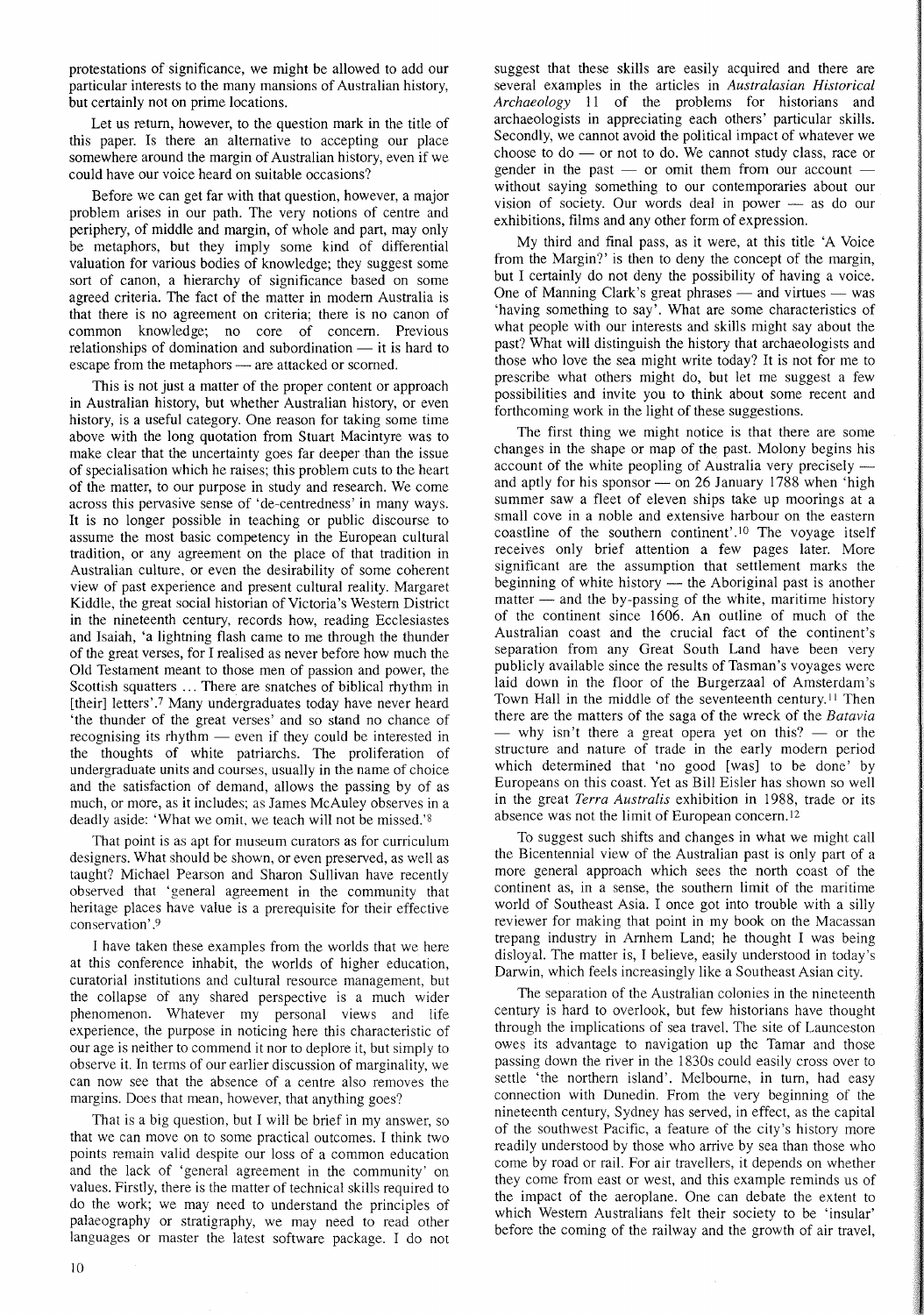or whether Bass Strait serves as a real, as opposed to a psychological, divide for modem Tasmanians.

Thus the map is shaped and reshaped by the technology of the age. We should not be afraid to notice the political point that differences in the past suggest, at least, the possibility of subverting the certainties of the present by imagining a different future.

A second possibility for a history informed by archaeology and an interest in the sea is diversity in both theme and evidence. It is easy to give particular examples of this, but more difficult to generalise. For the sake of consistency, let us start again from Molony who notes the production in 1803 of New South Wales' first newspaper, the *Sydney Gazette,* edited by George Howe. <sup>13</sup> With the publication in 1991 of the monograph on *Australia's First Government House,* we now know where the printing was done and even have some of the type from the press. The probable location of the printery in the southern outbuilding, right in the middle of the complex of buildings which made up the governor's base, brings home very directly the degree of control under which Howe worked.<sup>14</sup> Of course there is more space to expand on the origins of printing in a detailed monograph than in Molony's general history  $\overline{\phantom{a}}$  indeed, the inclusion of such a detail shows his breadth of reference — but the archaeology, in conjunction with many other documentary sources, usefully confirms much that we otherwise know and adds significantly to our understanding of the technology and circumstances of production.

There is more to this than archaeology showing merely 'how people lived' and providing illustrations of the technology of the day, though both these matters are important. Archaeological evidence can contribute to issues such as class, status and gender, the ideology of various forms of institutionalisation, economic development, and so on. In my study of Macassan trepanging, it would certainly have been impossible to reach a full understanding of the industrial processes involved or the scale of the industry without archaeological survey and excavation. The evidence for the extent and nature of relations between Macassans and Aborigines, while somewhat equivocal on Macassan processing sites, has been very subtly revealed by Scott Mitchell on Aboriginal midden sites.<sup>15</sup>

It would be easy to multiply these examples of diversity in theme and evidence. I would particularly like to mention David Denholm's book *The Colonial Australians.* It begins defiantly, 'This is not a general short history book', and the chapters are clearly thematic rather than chronological: war, building, travelling, religion, and so on. <sup>16</sup> The most remarkable feature of the argument, however, is the diversity and originality of the sources used, including much archaeology, though that is not a word which Denholm uses much. The discussion has an admirable litheness about it which is, alas, too often lacking in much academic writing.

A third possible characteristic we might look for in our present intellectual circumstances is a concern with heritage. Notice the way I put this; not *for* heritage, but *with* heritage. Archaeology is essentially concerned with irreplaceable artefacts and their associations. While there may have been many Spanish silver coins in the Dutch wrecks in Western Australia, significance lies in their totality and this requires that the collection remain together for the archaeologist to tally the total, or at least it should be capable, in theory, of reassembly. The first government house site could be, and has been, conserved at great cost; to move and recreate it would be to destroy much of its meaning and its value. These two examples would, no doubt, feature in any overall list of Australian heritage.<sup>17</sup> They, and much else, define who we think we are, though as discussed above, including Dutch maritime enterprise in the picture of Australia's past is

something of an innovation and I had to ponder, when visiting the remarkable replica of the *Batavia* just launched in The Netherlands, in what sense this might be Australian heritage.

Heritage is very often associated with place, as with these examples, and it is no accident that Pearson and Sullivan entitle their book *Looking after Heritage Places.* So it commonly follows that those who live in a place identify with the heritage of that place; I well know that as a recent arrival and shameless convert to Tasmania.

Yet there is a problem here of a rather complex kind. The pervasive 'decentredness' of the age we noticed above also allows us to stand back and choose a perspective on the world, or perhaps choose several. The fact of that choice can disturb our sense of identity  $-$  and hence our understanding of what our heritage comprises. It is all too easy to become the slightly aloof, dispassionate academic expert, protected by an assumption of technical expertise as one delivers cynical putdowns of those outside some magic ring of influence.

The best discussion I have seen of this problem of the conflict between engagement and critical distance relates to the situation of an art museum; there are many analogies with our forms of presentation, both in museums and in publication.

The question confronting the Postmodern museum is whether it can avoid being a place in which a lot of narcissistically satisfying art is exhibited  $-$  art which seems to reify a particular society's good opinion of itself, the self-satisfaction which makes it think it is the ideal form of humanity — or whether it can present art which threatens the spectator's self-esteem without driving him or her away? The Postmodern museum's quandary is that it must become an empathic space for an art that does not lend itself to an empathic response. It must facilitate the spectator's engagement with an art that invites him or her to disengage with himself or herself - an art that forces the spectator to question his or her assumptions, and as such creates a certain sense of existential groundlessness. As Rilke said, spiritual art invites us to change ourselves - to change the spirit in which we live. What he did not mention is that it does not tell us how we should and in what way we should. <sup>18</sup>

To put the point directly, how can we commit ourselves to a heritage which, if we think about it to any degree, may prove to be unattractive at best and perhaps downright objectionable? How can we maintain a professional integrity in the light of personal choice of perspective? Take the case of the Tasmanian bay whaling industry the archaeology of which has been recently well surveyed by Paris Kostoglou for the Tasmanian Parks and Wildlife Service; I very much hope that there is no chance of a heritage revival of the industry and, I suspect, subject to correction, that the whalers endured a life which was far from enviable and were sadly deficient in their morals. Who really wants to identify with all that except in a mood of Tasmanian Gothic romanticism? There is always a dilemma in visiting the stately home  $-$  should one identify with the servants below stairs, or the distinctly more comfortable world of those who gave orders from the drawing room?

My own answer to this problem of heritage and the critical spirit is to draw a distinction between my choice of identity and heritage on the one hand, and my professional responsibility for preserving the artefactual or other record on the other. The latter means, in practice, publication of site reports and the proper curation of museum collections. In the jargon, that is part, at least, of cultural resource management.

Though perhaps unfashionable today, R. C. Collingwood made the very useful point that it was important to ask